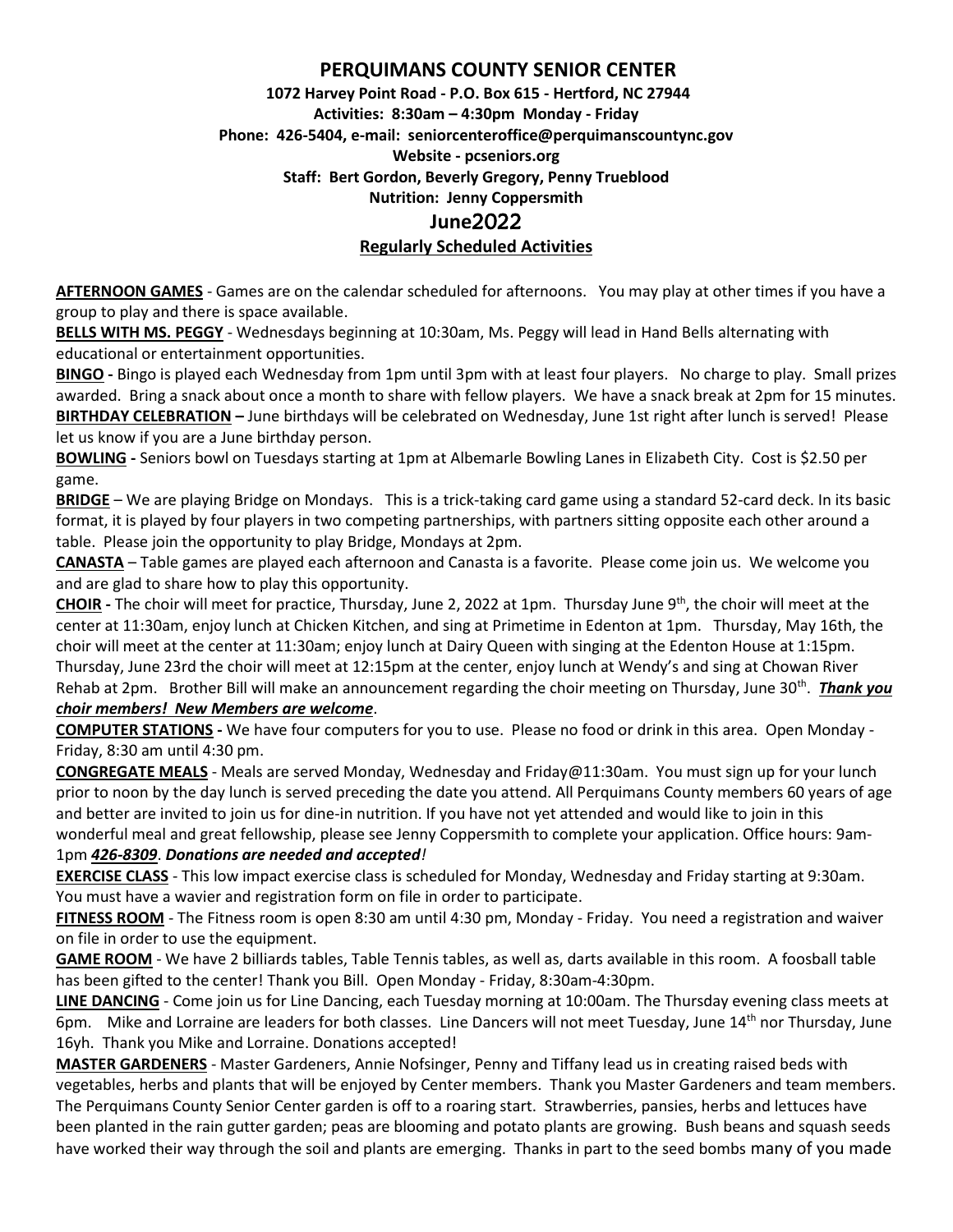on Earth Day, the pollinator garden is eager to burst into bloom. The straw bales have been conditioned and soon we will be planting tomatoes, peppers, eggplant, watermelon, cantaloupe, and sweet potatoes.

**This is YOUR garden and we need YOUR help**! Plants will not thrive without water, and we need volunteers to help with watering. Of course, if you want to weed and plant as well, we can certainly accommodate you! We meet on Tuesdays at 9 am - hope to see you soon!

**OUTDOOR GAMES** - Shuffleboard, Bocce, Croquet, Horseshoes, Cornhole and more! All of these games are available for you to enjoy outdoors weather permitting. Volunteers updated our outside game area and we look forward to enjoying these games! Look at the calendar for games scheduled for Mondays at 10:30am and game day, Thursday, May 26<sup>th</sup>! **PICKLEBALL -** This game is played at the Rec Center Monday, Tuesday and Thursday mornings starting at 9:30 a.m. You may call 426-5695 to be sure there are others there to play.

**ROOK, PHASE 10, RUMMIKUB, TUCK & CANASTA -** All these games are available here to play or bring your own. **T'AI CHI CLASSES** - Harriet Marquit is the instructor for the T'AI CHI class and meets Thursday afternoons, June 2, June 16th and June 30th. This class begins at 2pm rotating with chair Yoga class instruction. Donations accepted for this class. This is a wonderful program with slow movements and breathing exercises. Please come and join us.

**TRAIN DOMINOES** - Each Monday we gather to play Train Dominoes at 1pm. Come and play or come to learn and play. **VAN SHOPPING TRIP** - This month's van trip will be on *June 21st*. We will depart at 9:00am and return by 4:00pm. \$3.00 per person. Please make your reservation by Friday, May 6th. We will travel to the Greenbrier area for this shopping adventure.

**YARN CORNER**: Tuesdays, you have an opportunity to join in sharing ideas and projects as we gather to knit and crochet together at 1pm.

**CHAIR YOGA CLASSES** - Harriet Marquit will lead Chair Yoga June 9 and June 23, 2022 at 2pm. \$3.00 per Session. **ZUMBA** - Cynthia Elliott is offering Zumba, Tuesdays at 2pm. \$5.00 Session Fee. Ms. Elliott will lead this aerobic fitness program featuring movements inspired by various styles of Latin American dance and performed primarily to Latin American dance music for a minimum class of eight to ten members.

## **ORGANIZATIONS**

**FAMILY CAREGIVER SUPPORT GROUP -** This support group is for those caring for a loved one with Alzheimer's disease or another form of dementia and meets on the 2nd Monday of the month in the Sunday School Building of the Hertford United Methodist Church starting at 1pm. You are not alone. For more information, call Lynne Raisor at 404-7090. **SENIOR FOOD BOX** - CSFP is a monthly food program through the United States Department of Agriculture, which targets senior citizens age 60 and better with household income with financial qualifications. You may contact a CSFP representative for information by calling 252-337-4755. This month the Senior Food Box Distribution Date is Friday, June 10th, 2022 *at 10am* and located at our Local County Community Center (Recreation Center.) Application and approval is required.

**TOPS (Take Off Pounds Sensibly) -** TOPS is a weight loss group and meets each Thursday with weigh in beginning at 9:00am and the program starting at 10am. New members are welcome.

### **SPECIAL ACTIVITIES**

**WALK WITH EASE** - Walk with Ease is a walking program developed by the experts at the Arthritis Foundation and the Osteoarthritis Action Alliance to provide tools and techniques to build and maintain a successful walking program. This eighteen session, six-week class has concluded and participants are meeting at 8:30am Monday, Wednesday, and Friday, at 8:30am for warm up exercises, stretching and walking. Other center members are welcome to join us.

**BLOOD PRESSURE & VITAL SIGNS** - *Wednesday, June 1st at 10:15am,* our local EMS team will be available to check your blood pressure and vital signs.

**FRIENDSHIP ROCKS** - Ms. Doreen leads us the first Thursday of each month with this opportunity to paint Friendship Rocks with a friendly face, picture or inspirational message to keep for yourself or share in our community. This month we will meet *Thursday, June 2 from 9:00-11:00am*.

**ANNUAL WORLD ELDER ABUSE AWARENESS DAY (WEAAD) WALK** – There is no excuse for elder abuse. You must have already pre-registered for this *walk by May 13, 2022* with the Albemarle Commission. Event T-Shirts will be \$5.00. Preorders were requested. Only a few extras will be available. This event is held *Friday, June 3, 2022 from 10:00 am –* 2:00pm in Elizabeth City. The walk will begin at the Pasquotank County Courthouse at 206 E Main Street and ends at Mariner's Wharf Park (400 S Water Street) on the waterfront. "Lunch will be provided". Please wear purple to show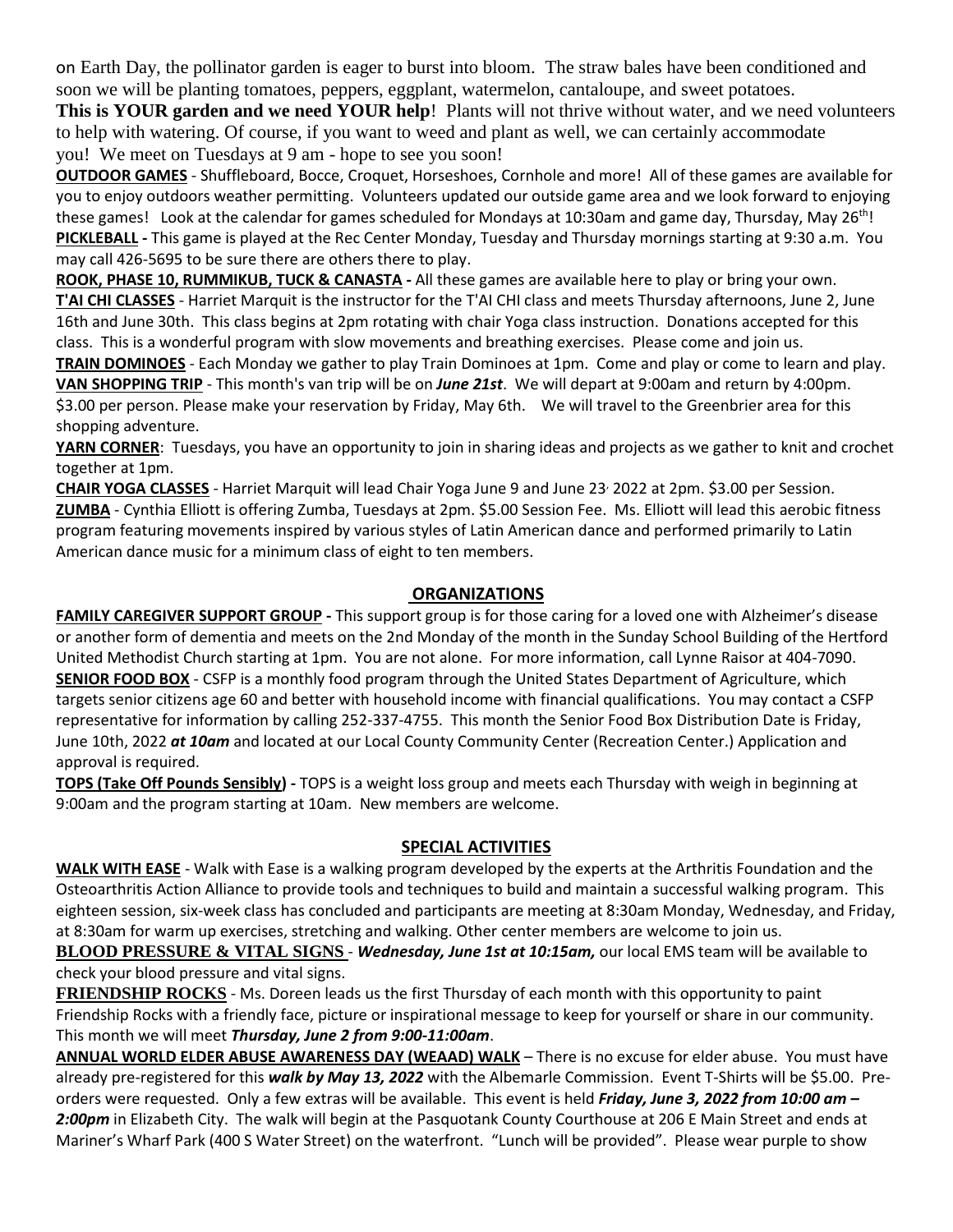your support. The center van is available for transportation. Registration is required for van seating and is limited to 13 participants.

**SHUFFLEBOARD** - We are playing Shuffleboard, *Monday, June 6* at 10:30am. Come and join us for this game of Shuffleboard, more precisely deck shuffleboard, and also known as floor shuffleboard, a game in which players use cues to push weighted discs, sending them gliding down a narrow court, with the purpose of having them come to rest within a marked scoring area.

**FARMHOUSE FLORAL ARRANGEMENT** - Thursday*, June 9th*, Penny will lead in a Farmhouse Floral Arrangement from 9am-11am. \$3.00 fee. Registration is limited to eight participants. Please register by Monday, May 6<sup>th</sup>.

**ACRYLICS FOR BEGINNERS** - Tuesday*, June 14,* Sandra Henely will lead acrylics from *9:00-11:00am at Holiday Island*  Park during our Fishing Adventure Day! Cost is \$5.00. Registration limited to eight participants. Please register by Wednesday, June 8, 2022.

**STUDYING The Book of JOHN** - Ms. Louise Ayscue, graduate of Roanoke Bible College, will lead in the study of the Book of John, Fridays at 10:30am - 11:30am beginning June  $10^{th}$ . Please register for this opportunity by June 6th.

**NUTRITION AND EXERCISE** - Monica Oakes serving with Amedisys will present Nutrition and Exercise, *Monday, June 13th at 10:30am.* 

**LET'S GO FISHING** - Senior members you are invited for a fishing adventure at the Holiday Island Park, Tuesday, June 14, 2022 from 8am to 2pm. A one-time limited fishing license has been received for unlicensed fishing participants.

Assistance with bait and fish will be provided if needed. *Lunch, Bait and Poles* will be available for all *registered* 

*participants*! Registration is required. Members may ride together in the center van, registration required, or meet us at the park. The van will leave the center at 8am. Bring your coolers, hats, sunscreen, bug spray, water and whatever you may need to enjoy this great day of fishing, lunch and fellowship! For those who are not planning to fish with us and want to join in the fellowship, beginners acrylics will be offered with Sandra Henely at 9:30am with class size limited. Registration Required by June 9th.

**ARCHERY** - *Wednesday, June 15th, at 10:30am* Soul Hunters will join us for the opportunity to enjoy archery! \$3.00 per person. Registration requested by June 3rd.

**BEAD WEAVING** – Pam Parker will lead in Bead Weaving of a bracelet using the Peyote Stitch. *Thursday, June 16th. 9-* 11am. Registration Limited. Please register by June 13<sup>th</sup>.

**FATHER'S DAY CELEBRATION** - Join us *Monday, June 20th* for a Father's Day of celebration with outdoor games and ice cream sandwiches. 10:30am.

**FOOT MASSAGE** – Cat Stallings will be available, Monday, June 20<sup>th</sup> from 9 to 3pm for appointments for foot massage. Cost is \$20.00. Please register by June 13<sup>th</sup>.

**FIRST AID** – Wednesday, June 22, at 10:30, am, Randy Skinner, a police officer at Vidant Chowan Hospital in Edenton, soon to be ECU Health Chowan, has been with Vidant for almost 15 years. He grew up in Ahoskie where under his father's guidance, was a volunteer for the Ahoskie Rescue Squad. He has been an Emergency Medical Technician for 40 plus years and has been in law enforcement for that length of time. His wife, Cindy, is the daughter of Elizabeth "Lizzie" Harrell of Hertford and they have one daughter, also named Elizabeth. During this presentation he will review treatment of minor emergencies. Thank you Randy!

**ACRYLICS WITH TINA FIELDER** - *Thursday, June 23rd from 1:30pm to 3:30pm,* Tina will lead in acrylic painting. Please register by Monday, May 23rd. Class size limited to eight participants. Cost \$15.00.

**HEARING SPECIALIST** - Hearing Specialist Jennifer Cabe with the NC Department of Health and Human Services will present for us on *Monday, June 27th at 10:30am*.

**CELEBRATING INDEPENDENCE DAY** – *Wednesday, June 29th, at 10:30*, join as we celebrate Independence Day with indoor games. Watermelon will be enjoyed and other desserts are welcomed.

**FACTS ABOUT STROKES** – *Monday, July 11th, at 10:30am* we welcome Monica Oakes with Amedisys, to present facts about strokes.

**EXERCISE, WEIGHTS AND STRENGTHENING** – *Wednesday, July 20, 10:30am*, James White with Vidant, will present the importance of exercise and exercise with weights and strengthening.

TWO-STEP & THE ELECTRIC SLIDE – Join us Wednesday, July 27, at 10:30am. Mamie, Sera and Shirley will teach us the two-step and the Electric Slide. Sounds exciting! Thank you Mamie, Sera and Shirley!

**A MATTER OF BALANCE** - A Matter of Balance is an award-winning program designed to reduce the fear of falling and increase the activity levels In older adults who have concerns about falls. Workshop Sessions help participants learn to (1) view falls and fear of falling as controllable, (2) set realistic goals for increasing activity, (3) change their environment to reduce fall risk factors and (4) promote exercise to increase strength and balance. These free (2) two hour sessions